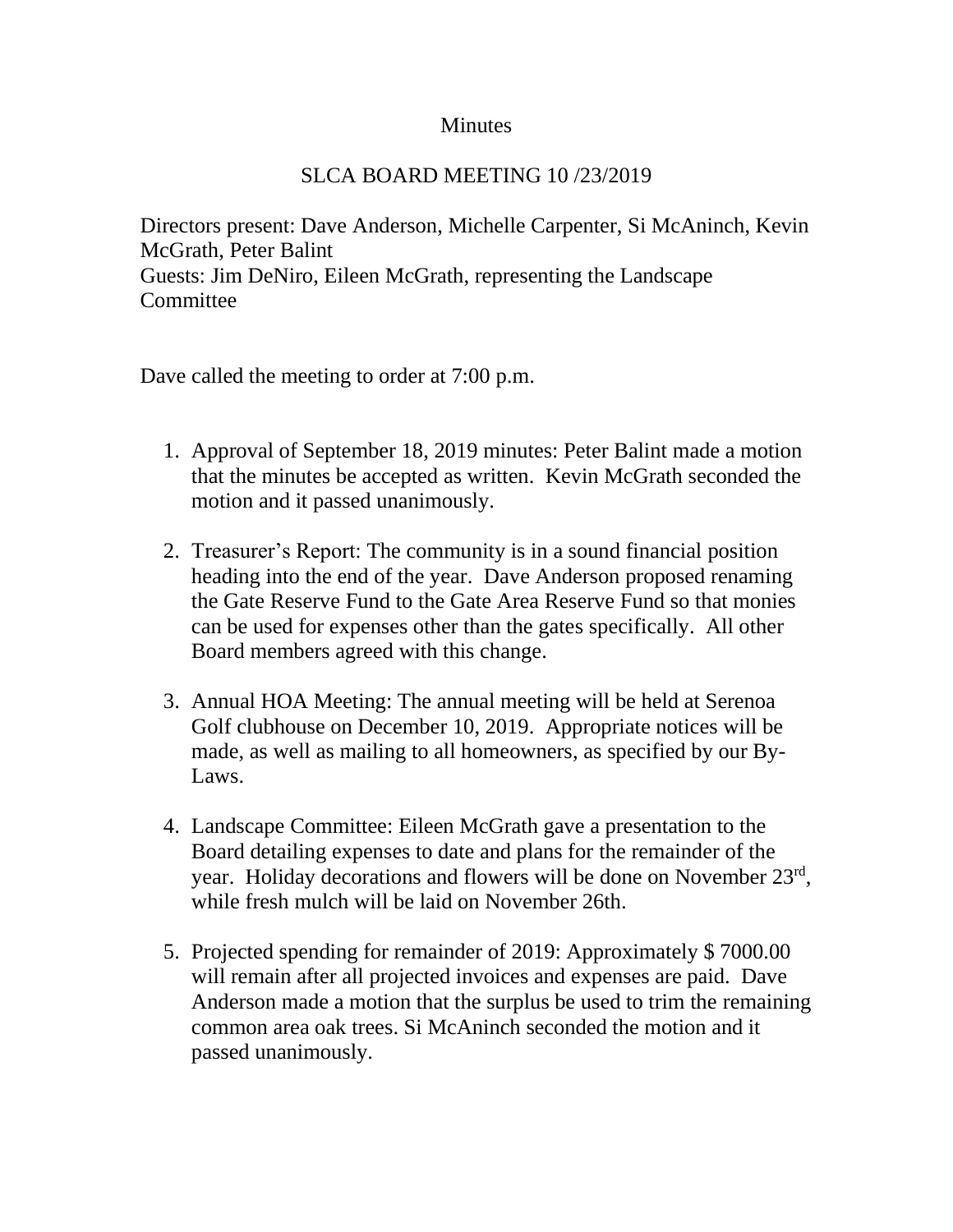- 6. Proposed Budget for CY 2020: After presentation and discussion Si McAninch made a motion to approve the proposed budget, as submitted. Peter Balint seconded the motion and it passed unanimously.
- 7. Approval of lease agreement 7468 Cabbage Palm: Peter Balint moved that the lease agreement be approved. Kevin McGrath seconded the motion and it passed unanimously.
- 8. Inspection reports on 6768 and 6858 Areca Blvd: Si McAninch and Kevin McGrath inspected the homes and a report was delivered to the Board. The homeowners will be given a list of deficiencies that must be addressed.
- 9. Replace red reflectors on emergency gates: As requested by a homeowner, the reflectors have been removed and replaced with more suitable reflectors. This work was completed by Peter Balint.
- 10.October 2019 inspections for C&R compliance: Inspections were completed October 22, 2019. There was a total of 18 violations. Violation notices will be emailed to the respective homeowners.
- 11.Street trees trimming proposal: Discussion surrounded a proposal, that will be presented at the annual HOA meeting, to have the association take over the responsibility to trim all oak trees lining the streets in Serenoa Lakes annually. If approved, this service would begin in 2021. Dave Anderson made a motion to present this proposal at the December HOA meeting. Si McAninch seconded the motion and it passed unanimously.
- 12.ARC Report: Since the last Board meeting on September 18<sup>th</sup>, two ARC requests were processed. One was approved and while the other one is pending approval.
- 13.Social Committee: The Holiday party will be held Friday December 13, 2019 at the Serenoa Golf clubhouse.
- 14.Saba letter of intent: Attorney William Saba is interested in purchasing or leasing 9.55 acres of wetland that is currently owned by Serenoa Lakes . He would use it as a wetland mitigation for a commercial